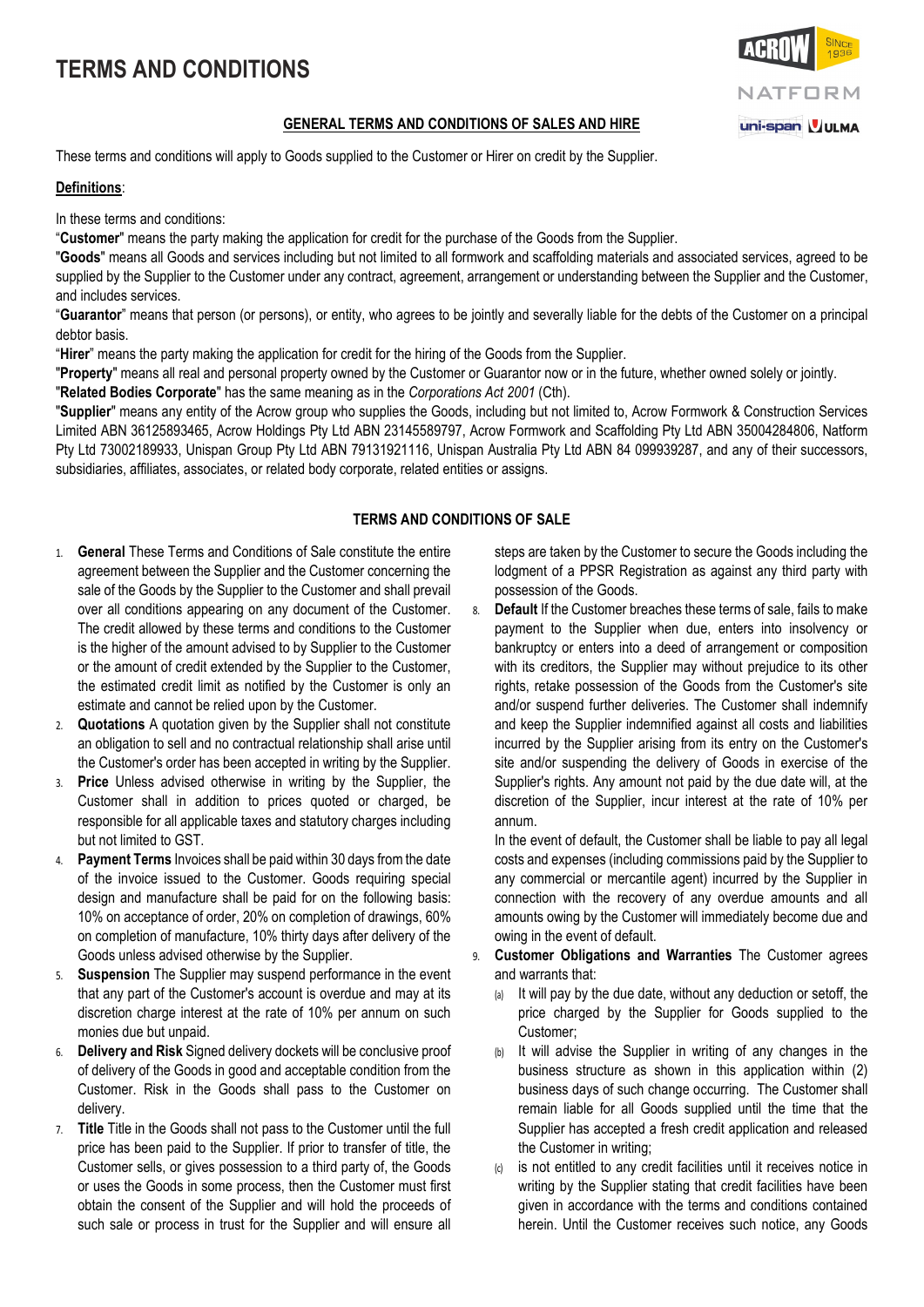that are supplied by the Supplier to the Customer shall be on the basis of cash upon delivery of Goods only.

The parties agree that if, prior to formally approving credit, the Supplier grants to the Customer time to pay for any Goods supplied, it does so on these terms and conditions.

If the Customer fails to comply with these obligations or makes any misrepresentation to the Supplier, credit facilities may be withdrawn. In such case, all charges to the Customer's account will become due and payable immediately.

- 10. **Returns** The Supplier will accept return of Goods within 14 days of delivery, subject to payment of a service charge or restocking fee by the Supplier and provided that the Goods are in the condition as delivered to the Customer. No return of specially designed or manufactured goods will be accepted by the Supplier.
- 11. **Security** As security for the obligations and liabilities of the Customer, the Customer hereby charges all of its rights, title and interest (whether joint or several) in any Property or other assets capable of being charged, owned by the Customer either now or in the future, to secure the performance by the Customer of its obligations under these terms and conditions including, but not limited to, the payment of any money ("**Charge**").

Where the Customer is a Trustee, the Customer shall be liable on the account and in addition the assets of the Trust shall be available to meet payment of any monies due and owing to the Supplier and the Customer is bound in its own capacity and in its capacity as trustee. Without limiting the generality of the Charge, the Customer agrees, on request by the Supplier, to execute any documents and do all things reasonably required by the Supplier to register a mortgage security over any Property.

The Customer shall indemnify the Supplier on an indemnity basis against all costs and expenses incurred by the Supplier in connection with the preparation and registration of any such mortgage documents. The customer consents unconditionally to the Supplier lodging a caveat or caveats noting its interest in any Property.

The Supplier may at any stage during the continuance of the credit arrangement impose as a condition precedent to the grant of further credit that the Customer give such security or additional security as the Supplier shall in its discretion think fit. The Supplier shall be entitled to withhold supply of Goods or further credit until such security or additional security is obtained.

- 12. **Personal Property Securities Act 2009 ('PPSR')** In this clause 'financing statement',' financing change statement',' security agreement' and 'security interest' have the meanings given to those by the PPSA. Upon assenting to these terms and conditions in writing the Customer acknowledges and agrees that these terms and conditions:
	- (a) Constitute a security agreement for the purpose of the PPSA; and
	- (b) Create a security interest in favour of the Supplier over:
		- (i) The Goods (and their proceeds) previously supplied by the Supplier to the Customer; and
		- (ii) All of the Goods (and their proceeds) to be supplied (whether by sale or hire) by the Supplier to the Customer in the future;

(iii) all of the Customer's present and after acquired Property. The Customer acknowledges that the security interest granted by the Customer to the Supplier shall constitute a purchase money security interest as defined in Section 14 of the PPSA. The Customer acknowledges and agrees that the Supplier will register

its security interest in the goods and their proceeds as a purchase money security interest on the register. The Customer also undertakes to:

- (c) Promptly sign any further documents and/or provide any further information (such information to be complete, accurate and up-to-date in all respects) which the Supplier may reasonably require to:
	- (i) Register a financing statement or financing charge statement in relation to a security interest on the Personal Property Securities Register and otherwise do all things necessary and required by Supplier to ensure this security interest is a perfected security interest under the PPSA;
	- (ii) Register and/or submit any other document required to be registered and/or by the PPSA; or
	- (iii) Correct a defect in a statement;
- (d) Indemnify, and upon demand reimburse, the Supplier for all expenses incurred in registering a financing statement or financing change statement on the Personal Property Securities Register established by the PPSA or releasing and Goods charged thereby;
- (e) Not register a financing change statement in respect of a security interest without the prior written consent of the Supplier; and
- (f) Not register, or permit to be registered, a financing statement or a financing change statement in relation to the Goods in favour of a third party without the prior written consent of the Supplier; and
- (g) Immediately advise the Supplier of any material change in its business practices of selling the Goods which would result in a change in the nature of proceeds derived from such sales.

The Supplier and the Customer agree that sections 96, 115 and 125 of the PPSA do not apply to the security agreement created by these terms and conditions. The Customer hereby waives its rights to receive notices under sections 96, 118, 121(4), 130, 132(3)(d) and 132(4) of the PPSA. The Customer waives its rights as a grantor and/or a customer under sections 142 and 143 of the PPSA. Unless otherwise agreed to in writing by the Supplier, the Customer waives its right to receive a verification statement in accordance with section 157 of the PPSA.

- 13. **Brochures** Illustrations of the Goods in the Supplier's brochures and catalogues are not to be taken as exact representations of the Goods.
- 14. **Cancelled or Varied Orders** The Supplier reserves the right to charge for the cost of materials used or purchased and the cost of labour incurred and all other costs associated with any order cancelled or altered by the Customer.
- 15. **Licenses and Approvals** The Customer shall be responsible for obtaining all licenses, consents, permits and approvals in connection with the use of the Goods.
- 16. **Limited Warranty** The Supplier warrants that the Goods will be free from defects and of merchantable quality. All other warranties, expressed or implied, are hereby excluded.
- 17. **Limitation of Liability** Notwithstanding anything else contained in these Terms of Sale, the Supplier shall under no circumstances be liable to the Customer in connection with the Goods for any loss of use, loss of profit or consequential loss, whether arising in negligence or otherwise. To the extent permitted by law, the Supplier's liability to the Customer is limited to the repair or replacement of the Goods.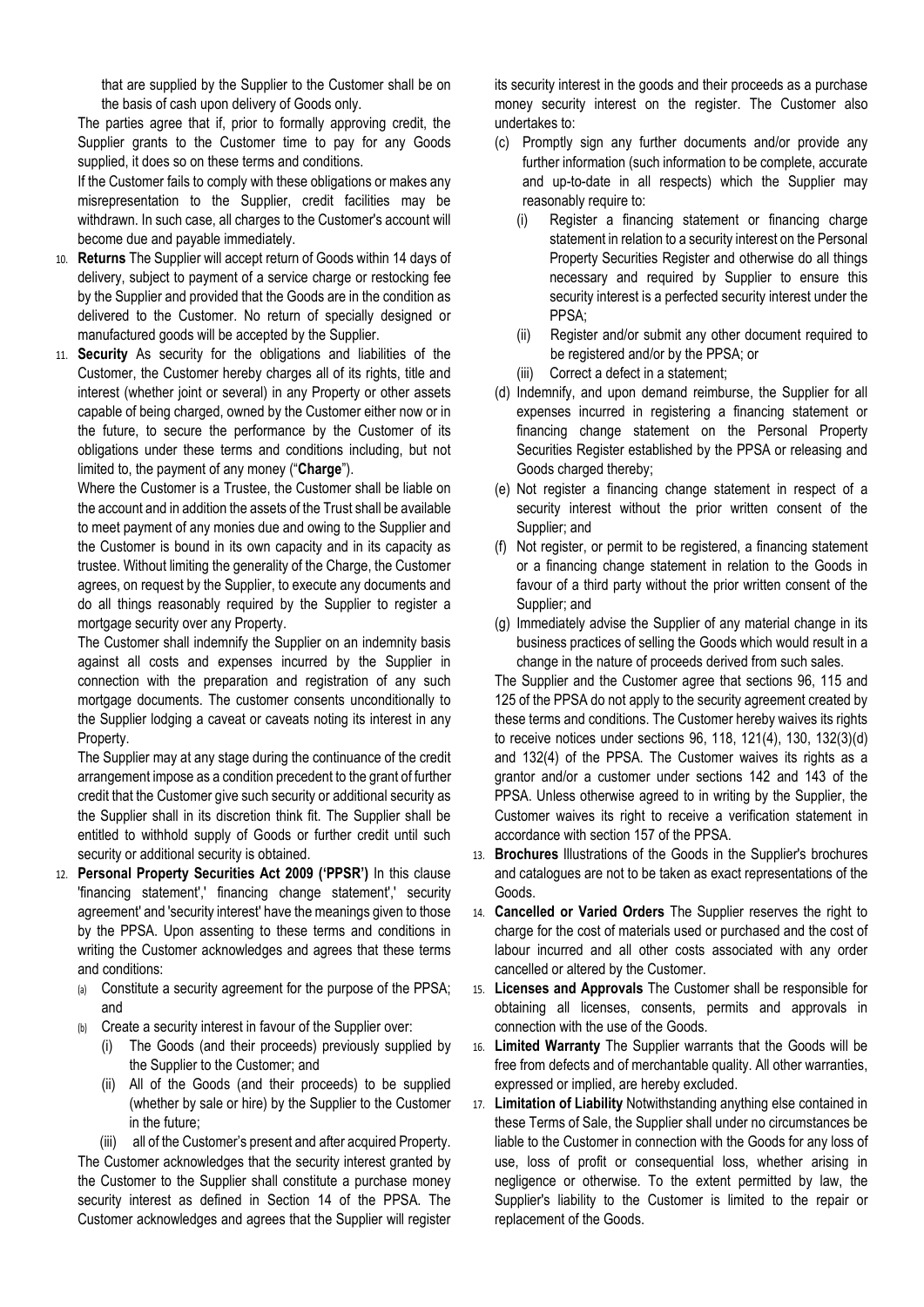- 18. **Delays** The Supplier shall not be liable to the Customer for any costs, losses or damages caused by any delays in delivery, which are beyond the reasonable control of the Supplier.
- 19. **GST** If the Supplier has any liability to pay the Goods and Services Tax ('**GST'**) on any goods or services supplied to the Customer, the Customer shall pay to the Supplier the amount of such GST or any other duty or statutory charge in connection with the sale of the Goods at the same time as payment is made for those goods or services.
- 20. **Privacy** The Customer authorises the Supplier to:
	- (a) obtain credit information about its personal or commercial credit worthiness from the bank or trade references disclosed in this document and from any other credit provider or credit reporting agency for the purpose of assessing this application for credit, or in connection with any guarantee;
	- use, disclose or exchange with other credit providers information about its credit arrangements in order to assess this application for credit, monitor credit worthiness and collect overdue accounts; and
	- (c) disclose the contents of any credit report on the Customer to the Supplier's solicitors and mercantile agents.

If the Customer does not provide the personal information requested in the Credit Account Application, the Supplier may not be able to process such application. The Supplier complies with the Australian Privacy Principles in relation to the collection and

disclosure of information regarding individuals. The Supplier's Privacy Policy is accessible via its website at [www.acrow.com.au](http://www.acrow.com.au/) 

21. **Intellectual Property** Where the Supplier has designed, drawn or developed Goods for the Customer, then the copyright in any designs and drawings and documents shall remain the property of the Supplier.

The Customer warrants that all designs, specifications or instructions given to the Supplier will not cause the Supplier to infringe any patent, registered design or trademark in the execution of the Customer's order and the Customer agrees to indemnify the Supplier against any action taken by a third party against the Supplier in respect of any such infringement.

The Customer agrees that the Supplier may (at no cost) use for the purposes of marketing or entry into any competition, any documents, designs, drawings or Goods which the Supplier has created for the Customer.

- 22. **Entire Agreement** These terms and conditions of sale constitute the entire agreement between the Supplier and the Customer concerning the application for credit, the supply of Goods by the Supplier to the Customer and shall prevail over all conditions appearing on any document of the Customer.
- 23. **Jurisdiction** The parties agree that these terms and conditions of sale shall be governed and construed in accordance with the laws of the State of New South Wales and the parties agree to submit to the jurisdiction of the Courts of that State.

## **TERMS AND CONDITIONS OF HIRE**

- 1. **General** These Terms and Conditions of Hire constitute the entire agreement between the Supplier and the Hirer concerning the hire of the Goods by the Supplier to the Hirer, and shall prevail over all conditions appearing on any document of the Hirer. The credit allowed by these terms and conditions to the Hirer is the higher of the amount advised by the Supplier to the Hirer or the amount of credit extended by the Supplier to the Hirer, the estimated credit limit as notified by the Hirer is only and estimate and cannot be relied upon by the Hirer.
- 2. **Quotations** A quotation given by the Supplier shall not constitute an obligation to hire and no contractual relationship shall arise until the Hirer's order has been accepted in writing by the Supplier.
- 3. **Brochures** Illustrations of the Goods in the Supplier's brochures and catalogues are not to be taken as exact representations of the Goods.
- 4. **Cancelled or Varied Orders** The Supplier reserves the right to charge for the cost of Goods used or purchased and the cost of labour and transport incurred for any order cancelled or altered by the Hirer.
- 5. **Price** Unless advised otherwise in writing by the Supplier, the Hirer shall in addition to prices quoted or charged, be responsible for all applicable taxes and statutory charges including but not limited to GST.
- 6. **Invoicing** All invoices shall be paid by the Hirer to the Supplier within 30 days from the date of the invoice supplied to the Hirer. Any amount not paid by the due date will, at the discretion of the Supplier, incur interest at the rate of 10% per annum and is payable by the Hirer.
- 7. **Delivery** A representative may be appointed by the Hirer for the sole purpose of checking the quantity of material delivered and the time of delivery. If no representative is provided, the Hirer agrees

that the Supplier shall be able to effect delivery and/or pick up of Goods at its absolute discretion without the necessity for a representative of the Hirer to be present. Conclusive proof of receipt of the quantity, date and description of Goods delivered, and delivery of the Goods in good condition will be evidenced by the delivery docket.

- 8. **Risk** Risk in the Goods shall pass to the Hirer at the time the Hirer takes delivery of the Goods.
- 9. **Authority** A signature of any officer, employee or agent of the Hirer may be taken by the Supplier and shall be sufficient evidence to the Supplier of the authority to sign on behalf of the Hirer.
- 10. **Return of Goods by Hirer** Unless the Supplier agrees otherwise in writing, the Hirer shall be responsible for the return of the Goods to the Supplier. At the same time as returning the Goods, the Hirer may provide a representative to check the quantity and description of Goods and time of return is as stated on the return docket. If no representative of the Hirer is provided, the return docket shall be conclusive evidence as to the quantity, description, date, condition, state of repair, and time of return. In all cases of returns whether by the Hirer or the Supplier, the Goods should be stacked, cleaned and sorted in the same manner as received when delivered. Any restacking and sorting will be at the cost of the Hirer. The Hirer agrees that it will return all Goods hired by it without any chemical, concrete, paint and hazardous or dangerous substances affecting the Goods. No damaged Goods will be accepted by the Supplier, and the Supplier retains the discretion to continue to charge hire costs until the Goods is returned in a clean and safe condition.
- 11. **Loss and Damage** The Hirer shall be responsible for all theft, loss and damage to the Goods, and the cost of replacement or repair will be charged to the Hirer at the Supplier's latest current list price.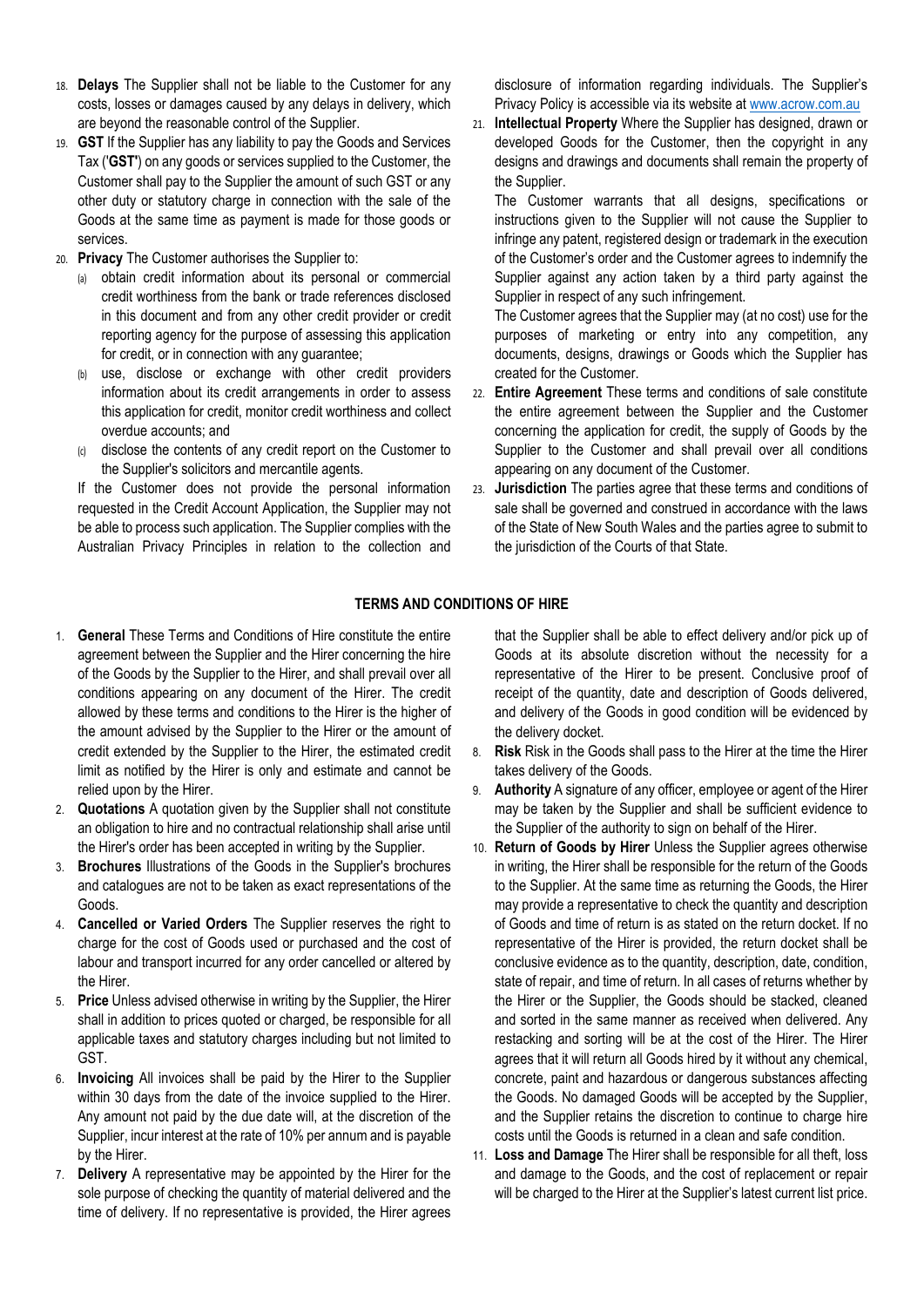- 12. **Hire Period** The hire period of the Goods shall commence from the day the Hirer takes delivery of the Goods until the day of return of the Goods, with both of these days charged as whole days. No allowance on hire will be made for holiday periods, weekends, inclement weather, industrial action, transport delays or Government interference. A minimum of four (4) weeks hire applies.
- 13. **Use on Site** The Hirer may use the Goods only on the site specified in the Hirer's order and may not transfer the Goods to any other site without the Supplier's written approval. The Hirer shall not erect any of the Goods in such a manner as to make it a fixture to land.
- 14. **Site Preparation** If the Supplier is to be responsible for erection of the Goods, the Hirer shall ensure that the site is cleared and ready for erection of the Goods and that the foundations, footings or the structure upon which the Goods is erected/connected must have adequate bearing and strength capacity to withstand and support all forces imposed on them from the Goods.
- 15. **Transport** Unless the Supplier agrees otherwise in writing, the Hirer is responsible for the cost of delivery and pick-up of the Goods to and from the Supplier's premises and where deemed necessary by the Supplier, the Hirer shall provide loading and unloading of the Goods at its own cost. It is the responsibility of the Hirer to correctly stack and load the truck in accordance to the limitations of the truck. The loading and unloading of the Goods collected by the Supplier is the responsibility of the Hirer.

Transport charges as specified are for loading or unloading at designated site during the Supplier's normal business hours. Waiting time and delivery outside the Supplier's normal business hours will incur additional charges.

Where the Hirer has requested delivery and adequate access is not provided such that delivery cannot be performed, the Hirer will be liable for all transport charges and/or waiting time.

#### 16. **Hirer's Obligations** The Hirer shall:

- (a) prior to use of the Goods, satisfy itself as to its condition and suitability for the purpose required;
- (b) use the Goods in a skillful, proper and safe manner and only for the purpose and within the capacity for which it was designed and in accordance with the relevant Australian Standards;
- ensure the Goods are erected and dismantled by competently trained or certified persons as per Australian Standards in a manner that is specified by the Supplier in its General Assembly Recommendations;
- (d) maintain and check the Goods regularly to confirm it is in good condition, fair wear and tear excepted;
- (e) indemnify the Supplier against all claims and liabilities arising out of the use or servicing of the Goods;
- (f) not sell, mortgage, sub-hire, pledge, lease or otherwise deal with any of the Goods unless the owner's written consent is obtained;
- (g) not alter the Goods from the state in which it was hired; and
- (h) ensure that all safety and operating instructions relating to the Goods are observed;
- ensure that hazard identification, risk assessment and risk control measures are carried out on site for the installation of Goods and that all users are trained in the safe use of the Goods.
- 17. **Payment** The Hirer will pay to the Supplier on or before the due date as charged for such hiring amounts to be calculated as follows:
- (a) In the case of material and labour supplied on a unit-hire basis - in accordance with the Schedules of rates from time to time published by the Supplier.
- (b) In the case of material and labour supplied under lump sum and quoted rate arrangements in accordance with the Supplier's quotation.
- (c) Provided that any such rates or quotation may be varied without notice to reflect increases in labour or material which occur during the hire.
- 18. **Termination** This Agreement may be terminated by either party giving one (1) month notice in writing to the other. If on termination any Goods remains in the possession of the Hirer, the hire charge shall continue until such Goods have been returned or until the Hirer has been otherwise determined.
- 19. **Collection by the Supplier** Where the Supplier has agreed in writing to collect the Goods, a request to the Supplier to collect the Goods must be received by the Supplier at least two days before collection shall be required. The Supplier will record evidence of the request for pick-up up on an ADVICE TO PICK UP docket. The Hirer must request an identifying pick-up advice number to evidence its request. Delays during pick-up or restacking for transport are to the Hirer's account.
- 20. **No Removal of Markings** The Hirer shall not remove, deface or cover up any plates or marks on the Goods indicating its ownership.
- 21. **Right of Inspection** The Supplier shall at all times have the right to inspect any of the Goods. The Hirer shall indemnify the Supplier for any damages arising out of the Supplier's entry of the site to inspect the Goods.
- 22. **Licenses and Approvals** The Hirer shall be responsible for obtaining all licenses, consents, permits and approvals in connection with the use of the Goods.
- 23. **Default** the Supplier reserves its rights to terminate this agreement at any time without notice to the Hirer, if the Hirer breaches these Terms and conditions of Hire, fails to make payments to the Supplier when due and payable, goes into insolvency or bankruptcy or enters into a deed of agreement or composition with its creditors. The Supplier may without prejudice to its other rights, retake possession of the Goods from the Hirer's premises and/or suspend further deliveries.

Upon termination, the Supplier may continue to charge hire at the current rate until the Goods are returned to the Supplier's branch and/or charge the Hirer for repair of damages or cleaning of the Goods that may be required. The loading of Goods collected by the Supplier is the responsibility of the Hirer. The cost of repossession and transport of the Goods shall be borne by the Hirer. The cost of dismantling and stacking erected Goods, or stacking dismantled Goods by the Supplier will be to the Hirer's account.

The Hirer will provide all necessary permission for the Supplier to enter the site to repossess the Goods and indemnify the Supplier for any damages arising out of the Supplier's entry of the site to remove the Goods. The Supplier's repossession of the Goods shall not affect the right of the Supplier to recover outstanding payments under the contract and the Supplier reserves its right to pursue any addition remedies available to it.

In the event of default, the Hirer shall be liable to pay all legal costs and expenses incurred by the Supplier in connection with the recovery of any overdue amounts and all amounts owing by the Hirer will immediately become due and owing in the event of default.